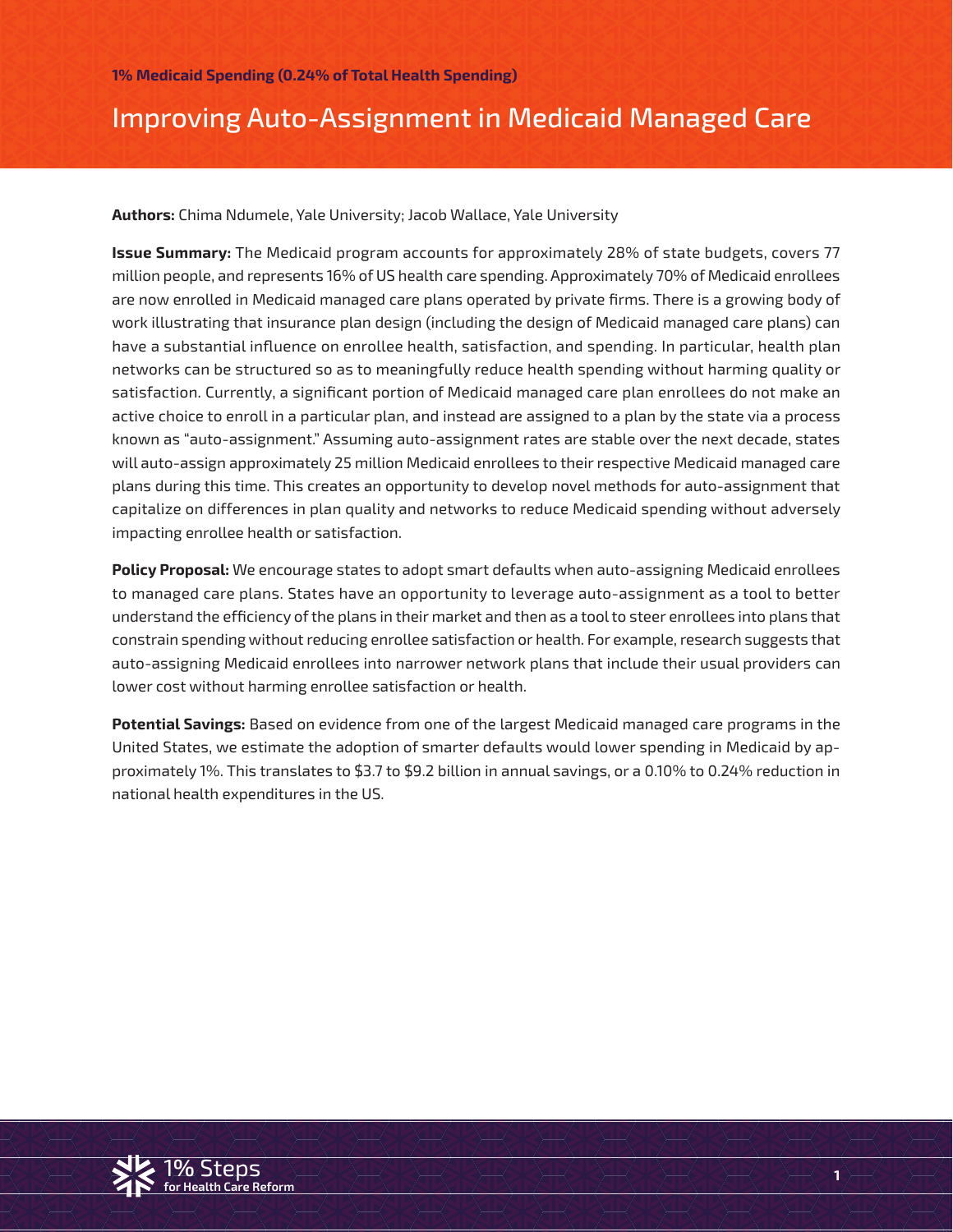### Related Literature and Evidence

What Does a Provider Network Do? Evidence from Random Assignment in Medicaid Managed Care (2020). (Jacob Wallace). Mimeo accessible via: https://papers.ssrn.com/sol3/papers.cfm?abstract\_id=3544928.

Are All Managed Care Plans Created Equal? Evidence from Random Plan Assignment in Medicaid (2020). *NBER* Working Paper No. 22762 (Michael Geruso, Timothy Layton, and Jacob Wallace).

Association of Medicaid-Focused or Commercial Medicaid Managed Care Plan Type with Outpatient and Acute Care (2020). *JAMA Internal Medicine*, 180 (12): 1672–1679 (Shailender Swaminathan, Chima Ndumele, Sarah Gordon, Yoojin Lee, and Amal Trivedi).

### **Overview**

The Medicaid program provides health insurance coverage to over 77 million individuals and accounts for approximately 16% of US health spending at a cost of \$613.5 billion per year. A significant portion of Medicaid costs are borne by states, with Medicaid program costs now accounting for approximately 28.7% of state governments' expenditures. The vast majority of states now rely primarily on risk-based managed care plans operated by private firms to provide benefits to Medicaid enrollees. At present, approximately 70% of Medicaid enrollees are in a risk-bearing managed care plan.

There is a growing body of work suggesting that insurance plans can have a substantial impact on enrollee health spending and outcomes. These effects can be on a similar scale as—or larger in magnitude than—the effects of demand-side interventions like patient copayments or deductibles. Much of the academic research suggests that the differences in enrollee outcomes across insurance plans are the result of differences in the networks of participating providers across plans. Recent evidence from New York State, for example, illustrates that if enrollees are assigned to narrower network plans that include their usual providers, health spending can be reduced by 2% to 5% without adversely impacting enrollee satisfaction or health.

A large share of Medicaid enrollees do not make an active choice to enroll in a particular Medicaid managed care plan. As we illustrate in Figure 1, in some states, all of the state's Medicaid enrollees are auto-assigned to a plan. The best estimates are that nationwide, 25 million individuals will need to be auto-assigned to a Medicaid managed care plan over the next decade. As a result, there is significant scope for state Medicaid programs to structure auto-assignment to plans in ways that make their Medicaid programs more efficient.

**2**

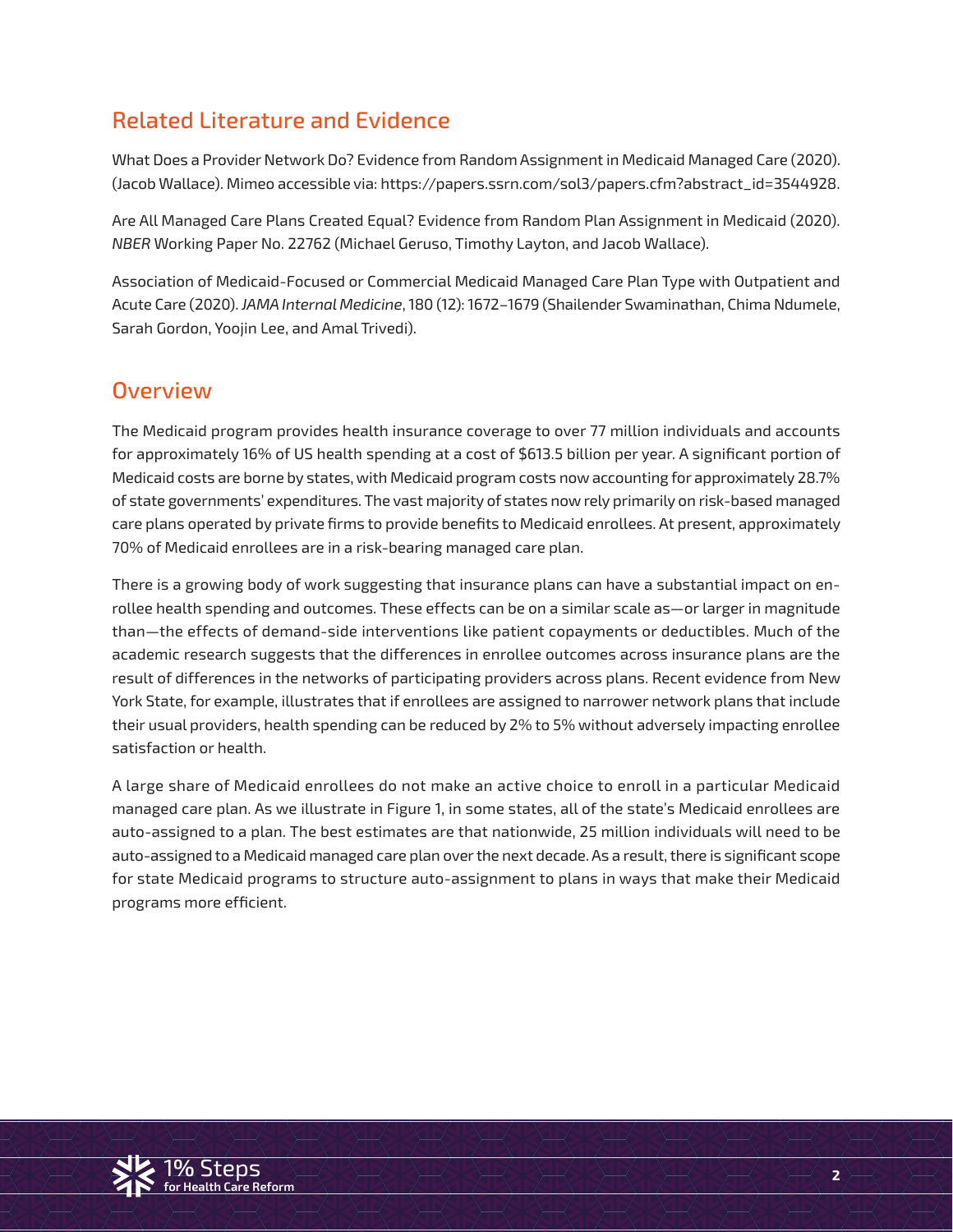#### Figure 1. Auto-Assignment Rate by State



Note: Hawaii and Tennessee auto-assign all beneficiaries to a health plan and then offer an opportunity to change plans. Author calculations based on Kaiser Family Foundation (KFF 2015, 34).

# The Effects of Medicaid Managed Care Plans on Enrollee Outcomes and Health Spending

There is significant variation in how states currently auto-assign Medicaid enrollees to managed care plans, reflecting the lack of a clear consensus on best practice. It is common for states to include logic that keeps family members together or assigns enrollees to plans they've previously chosen. However, many auto-assignees are allocated to plans via algorithms that attribute them at random to qualifying plans. In some states, the allocation of auto-assignees is equal across plans, but in others plans with larger market shares receive more (or fewer) auto-assignees. While the diversity of approaches likely reflects, in part, the competing priorities of policy makers in different states, the lack of a clear best practice indicates that substantial potential exists to improve the efficiency of the Medicaid program with smarter default policies.

now medicald managed care plans causally impact enrolled bateomes and neath spending. Here, academic<br>research suggests that the lowest-spending Medicaid managed care plans can reduce health spending by over 30% (Geruso, Layton, and Wallace 2020). Unfortunately, in some instances, these lower-spending When states randomly assign Medicaid enrollees to plans, they offer researchers the opportunity to identify how Medicaid managed care plans *causally* impact enrollee outcomes and health spending. Here, academic



**.**<br>Ire Reform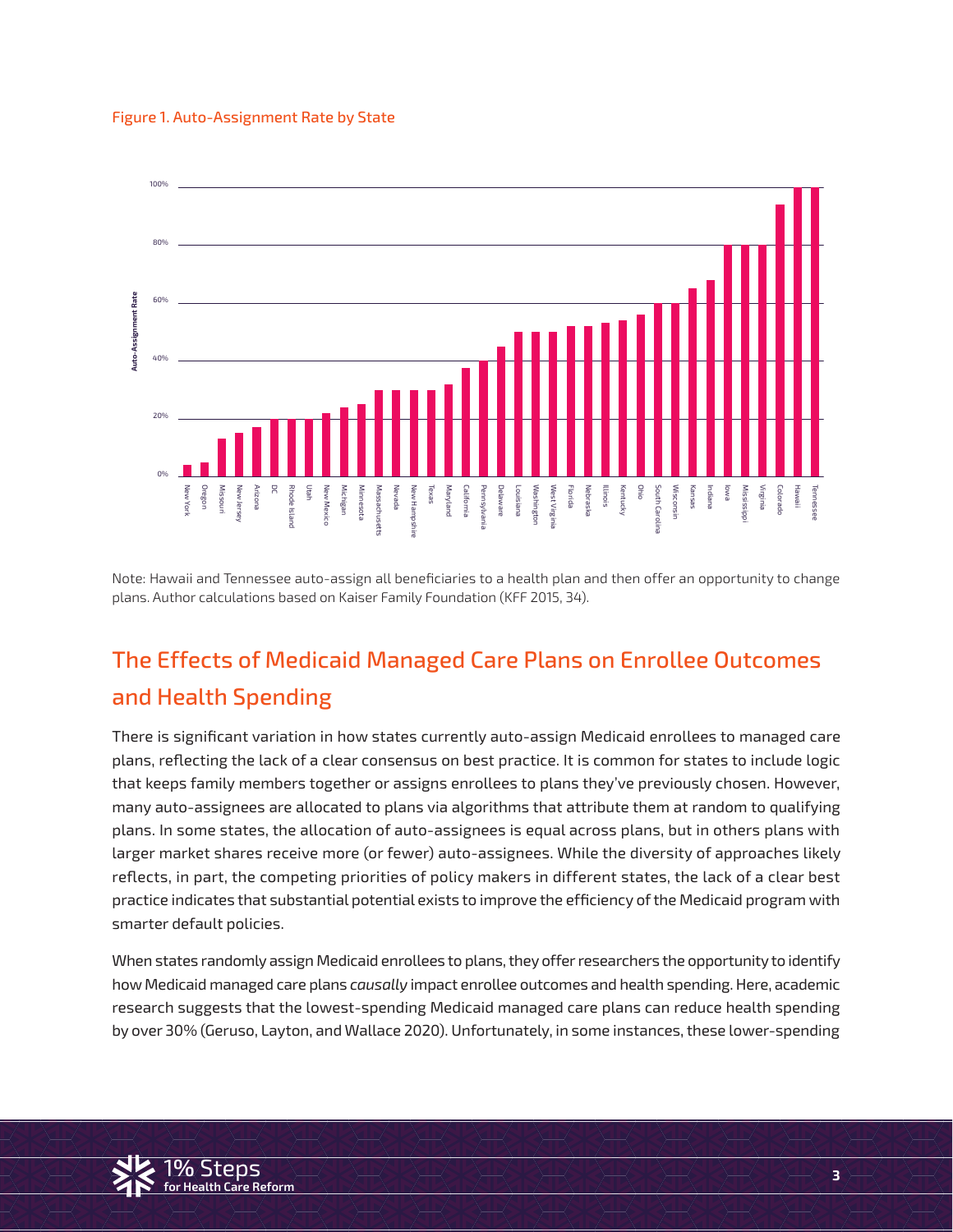plans constrain cost by reducing enrollees' utilization of both needed and unneeded services, rather than simply eliminating the use of wasteful services.

However, recent research suggests that narrower network plans could reduce enrollee spending without harming consumer satisfaction or increasing the likelihood of adverse health events. Wallace (2020) studies auto-assignment in New York and finds that enrollment in a narrower network plan can reduce enrollee spending by approximately 10%. Although these reductions are driven by decreases in the quantity of care consumed, including some preventive services, they do not appear to increase the likelihood of adverse health events. While narrower networks do reduce enrollee satisfaction, the evidence suggests this effect can be mitigated by ensuring that enrollees retain access to their preferred providers.

The experience in New York suggests that the potential for auto-assignment to influence outcomes is substantial and that there are opportunities to lower cost without sacrificing enrollee satisfaction. Relative to a policy that randomly assigns enrollees to plans, a smarter default for auto-assignees could reduce spending by nearly 3% while maintaining enrollee satisfaction. These savings come via shifting enrollees to narrower network plans (to reduce spending) that include the enrollees' usual sources of care (which increases satisfaction).

### Policy Recommendation

Because Medicaid managed care is mandatory in most states, but many Medicaid enrollees do not actively choose a managed care plan within a designated choice period, policy makers need a method to auto-assign enrollees to plans. Whenever possible, policy makers should structure these auto-assignments in ways that improve health, maintain enrollee satisfaction, and reduce health spending. Early evidence suggests that one mechanism to lower spending without adversely impacting quality or enrollee satisfaction is to auto-assign enrollees to narrower network plans that include the enrollees' usual providers within their networks. Going forward, more work should be done to determine how to most efficiently match enrollees to plans in ways that increase the efficiency of state Medicaid programs.

### Potential Savings

aggressive projections relax the constraint that plan shares be maintained. Without this constraint, the projected savings are larger, but so is the potential for reshaping the market in unintended ways. Hence, Based on evidence from one of the largest state Medicaid programs in the United States, we estimate that the adoption of smarter defaults in state auto-assignment algorithms could lower total spending in Medicaid by approximately 1%. This translates to approximately \$3.7 to \$9.2 billion in annual savings, or a 0.10% to 0.24% reduction in current national health expenditures in the US. The range in spending comes from different assumptions about the potential cost savings that could be achieved via smart defaults. The more conservative projection assumes that smarter defaults will only leverage the comparative advantage of plans, reassigning enrollees to maximize efficiency without changing plan market shares. The more states may initially prefer a more incremental approach.